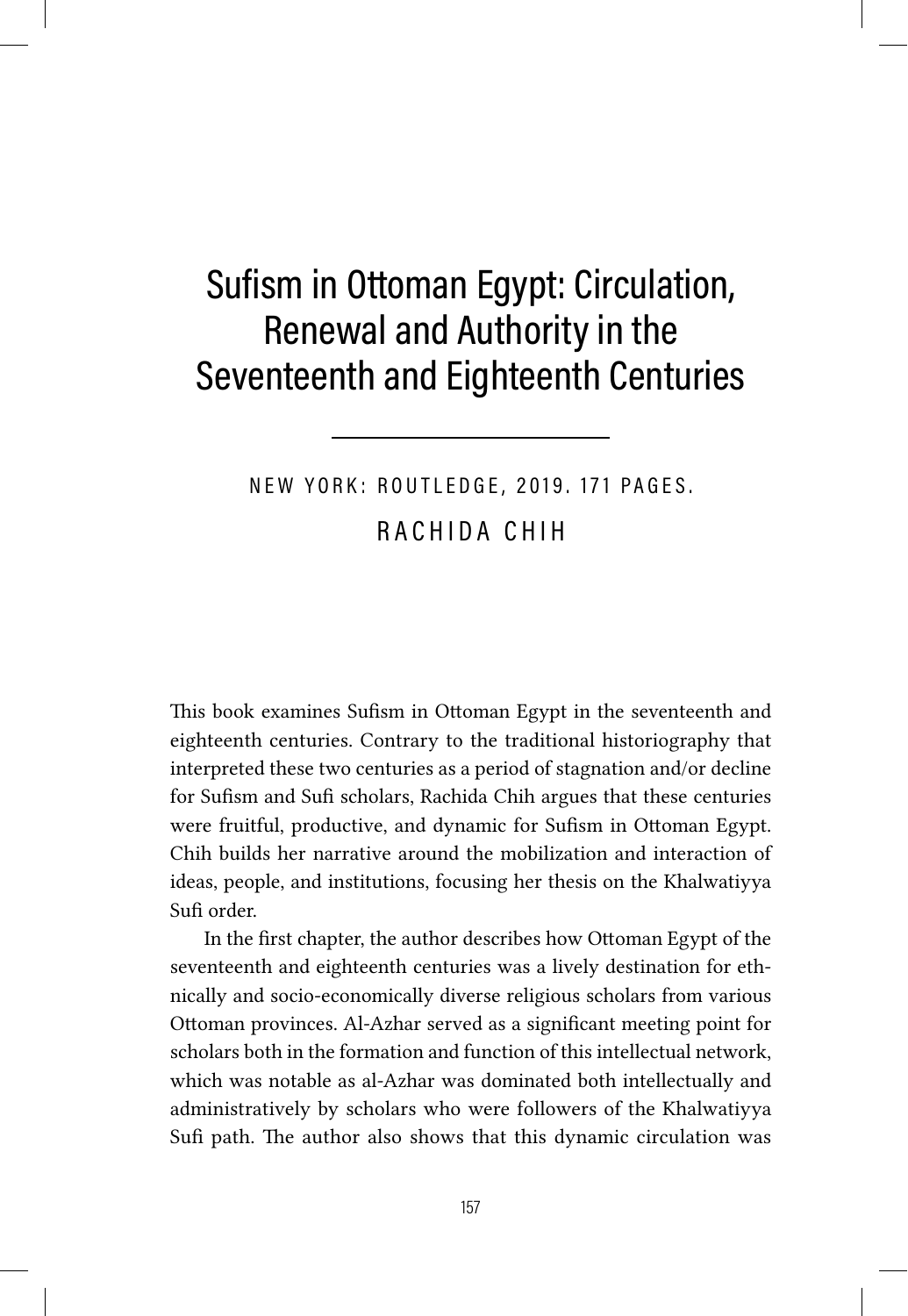enriched by the mobility of scholars and students in al-Azhar, together with the service of mushrooming religious institutions such as madrasas, mosques, and zawiyas.

In the second chapter, the author outlines the spiritual and practical principles of the Khalwatiyya Sufi order through examination of three handbooks written by Qāsim al-Khāni (d. 1697), Muḥammad al-Munīr al-Samanūdī (d. 1785), and Aḥmad al-Dardīr (d. 1786). While al-Khānī's work was more concerned with the spiritual aspect of the Sufi path, such as methods of the spiritual journey towards God (*sulūk*), the other two works focused on practical principles such as dhikr ceremonies and mutual responsibilities of master (shaykh) and disciple. By indicating the commonalities of these works, specifically where it comes to the propagation and pedagogy of the Sufi order, Chih also points out the increasing popularity of the handbook genre and transmission of knowledge in the Sufi environment of the seventeenth and eighteenth centuries in Ottoman Egypt.

The third chapter of the book is devoted to a discussion of a particular concept, the Muhammadan path (*ṭarīqa muḥammadiyya*), and the conceptualization of the term by contemporary Sufis. The chapter begins with discussion and critique of the term 'neo-Sufism', a term invented by Fazlur Rahman. Chih then illustrates how the concept 'Muhammadan path' was formulated by Sufis and evolved through scholarly circulation. For this purpose, the author scrutinizes various genres and practices interrelated with the Muhammadan path such as *taṣliya* (the invocation of God's blessing upon the Prophet Muḥammad), *mawlid* (the celebration of the birth of the Prophet Muhammad) and *mi'raj* (celestial ascension of Prophet Muhammad) narratives.

In the final chapter, the author discusses the sainthood cult through the examination of the hagiography of Shaykh al-Hifnī (d. 1767), who was one of the most influential Khalwatiyya sheikhs in eighteenth-century Ottoman Egypt. Chih provides a detailed examination of al-Hifnī's hagiography composed by 'Alī Shamma al-Fuwwī al-Makkī (d. 1763). She shows that the sainthood cult was highly embedded in the Prophetic heritage, as al-Hifnī's hagiography constantly draws parallels between the paradigmatic life of the Prophet and al-Hifnī. The chapter continues